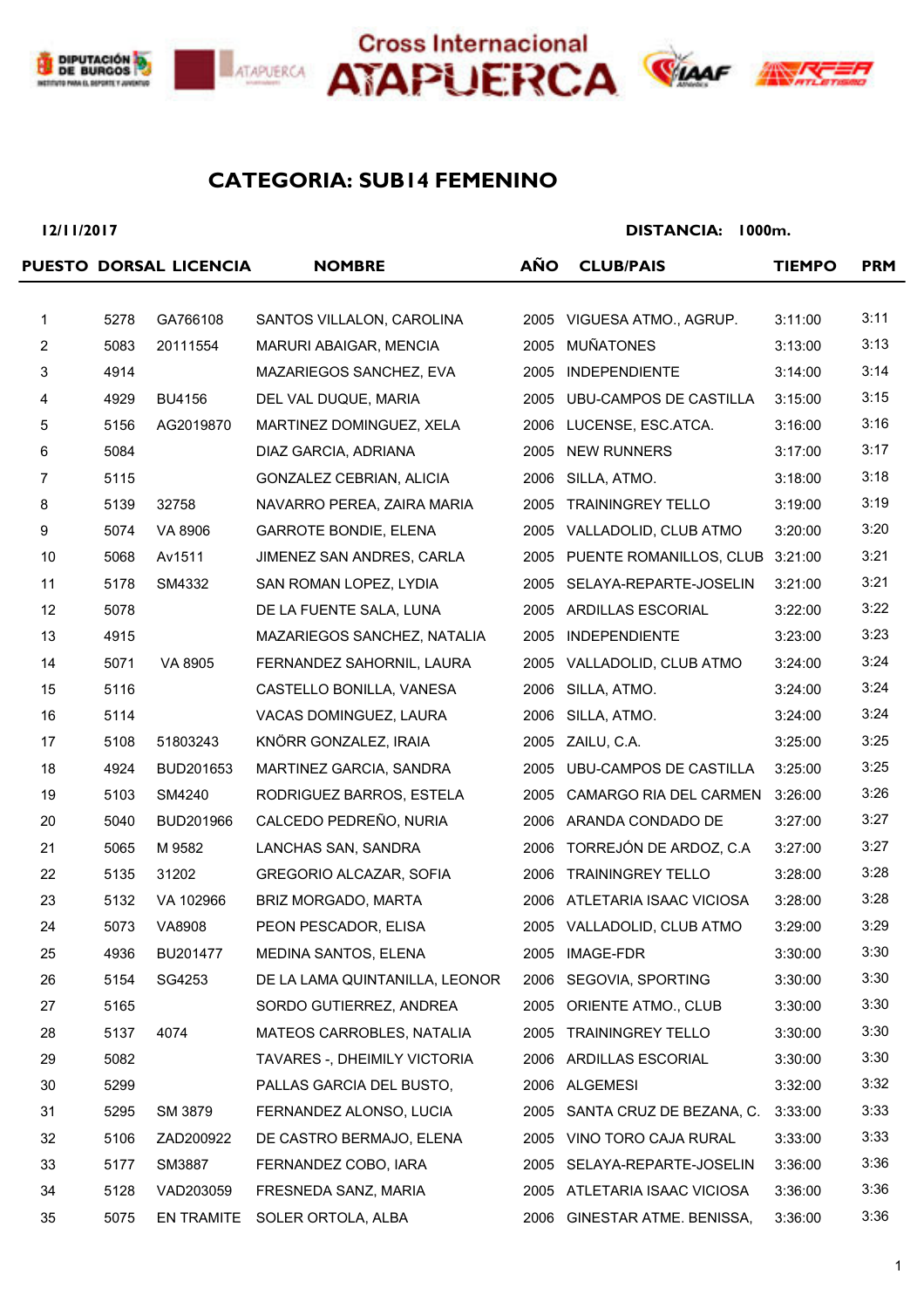





# **SUB14 FEMENINO CATEGORIA:**

**12/11/2017**

|    |      | PUESTO DORSAL LICENCIA | <b>NOMBRE</b>                   | <b>AÑO</b> | <b>CLUB/PAIS</b>              | <b>TIEMPO</b> | <b>PRM</b> |
|----|------|------------------------|---------------------------------|------------|-------------------------------|---------------|------------|
| 36 | 5204 | 20124028               | ARRIAGA ARAMBURU, JULENE        | 2006       | KILI KOLO DURANGO             | 3:37:00       | 3:37       |
| 37 | 5206 | SM4363                 | CABALLERO GÜEMES, SILVIA        |            | 2006 COSTA DE AJO, A.D.       | 3:38:00       | 3:38       |
| 38 | 5225 | O7738                  | GONZALEZ SERRANO, CLAUDIA       |            | 2005 RECTA FINAL TOSCAF       | 3:39:00       | 3:39       |
| 39 | 5072 | VAD203055              | ALONSO LLANOS, ALEJANDRA        | 2005       | VALLADOLID, CLUB ATMO         | 3:40:00       | 3:40       |
| 40 | 5110 | EV551                  | MARTINEZ DURAN, JULIA           |            | 2005 XATIVA, C.ATME.          |               | 0:00       |
| 41 | 5203 | ZAD201032              | MIGUEL MIGUEL, NEREA            |            | 2006 ZAMORA, C.ATMO.          |               | 0:00       |
| 42 | 4921 | BUD201800              | HERAULT SICILIA, INES           |            | 2006 UBU-CAMPOS DE CASTILLA   |               | 0:00       |
| 43 | 5175 | SM4326                 | FERNANDEZ SANUDO, ELENA         |            | 2006 SELAYA-REPARTE-JOSELIN   |               | 0:00       |
| 44 | 5064 | TM6207                 | ALVAREZ MARANON, SUSANA         |            | 2005 TORREJÓN DE ARDOZ, C.A   |               | 0:00       |
| 45 | 5080 |                        | MAROTO HERRANZ, JULIA           |            | 2006 ARDILLAS ESCORIAL        |               | 0:00       |
| 46 | 5296 | SM 4333                | ALVARO ALVAREZ, AROA            |            | 2006 SANTA CRUZ DE BEZANA, C. |               | 0:00       |
| 47 | 4952 | BU100548               | DEL RIO CAMARA, AITANA          | 2006       | IMAGE-FDR                     |               | 0:00       |
| 48 | 5066 | TM4311                 | PIEDRA MARTINEZ, SHAMARA        |            | 2005 TORREJÓN DE ARDOZ, C.A   |               | 0:00       |
| 49 | 5125 |                        | GARCIA-ABRIL GUERRERO, ISABELA  |            | 2005 ATLETARIA ISAAC VICIOSA  |               | 0:00       |
| 50 | 5124 | VAD203054              | SICILIA MARTIN, ZOILA           |            | 2005 ATLETARIA ISAAC VICIOSA  |               | 0:00       |
| 51 | 5105 | <b>ESCOLAR</b>         | HOYUELOS ALDEA, LEYRE           |            | 2006 SORIA CAJA RURAL, CLUB   |               | 0:00       |
| 52 | 5090 |                        | GARCIA ANDREA, ALONSO           |            | 2005 LUGONES, ATCO.           |               | 0:00       |
| 53 | 5098 |                        | ARTEAGA ITOIZ, SARA             |            | 2005 HIRU HERRI               |               | 0:00       |
| 54 | 5213 | SM4112                 | ORCAJO QUINTANA, CLAUDIA        |            | 2005 PIELAGOS                 |               | 0:00       |
| 55 | 5131 |                        | VICIOSA VILLA, MARIA            |            | 2006 ATLETARIA ISAAC VICIOSA  |               | 0:00       |
| 56 | 5027 | CU2050                 | <b>BALLESTEROS BALLESTEROS,</b> |            | 2006 TARANCON, C.AT.          |               | 0:00       |
| 57 | 5063 | M 5536                 | SERRANO CARRASCO, YOLANDA       |            | 2005 TORREJÓN DE ARDOZ, C.A   |               | 0:00       |
| 58 | 5159 | AG2020534              | GUEDES DO NASCEMENTO, SARA      |            | 2006 LUCENSE, ESC.ATCA.       |               | 0:00       |
| 59 | 5176 | SR2072                 | PATRICIA CABRERA, ERICA         |            | 2005 SELAYA-REPARTE-JOSELIN   |               | 0:00       |
| 60 | 4941 | BU201687               | VAQUERIZO ROMAN, PAULA          |            | 2005 IMAGE-FDR                |               | 0:00       |
| 61 | 5042 |                        | FRESNO VELAZQUEZ, ARANTZA       |            | 2006 ARANDA CONDADO DE        |               | 0:00       |
| 62 | 5217 |                        | RACHDI-, IMANE                  |            | 2006 ZINIO RIOJA              |               | 0:00       |
| 63 | 5196 | SOD200554              | MARTIN GARCIA, ALBA             |            | 2005 POLITECNICO DE SORIA     |               | 0:00       |
| 64 | 5111 | EV764                  | SIGNES VILLAPLANA, SILVIA       |            | 2005 XATIVA, C.ATME.          |               | 0:00       |
| 65 | 4953 | BU201787               | FEBRERO VARA, IRIA              | 2005       | <b>IMAGE-FDR</b>              |               | 0:00       |
| 66 | 5150 | 5429889                | CORBATON MURCIANO, ROCIO        |            | 2005 LA SALLE-CAJA RURAL DE   |               | 0:00       |
| 67 | 5060 |                        | FERRIS ORUGO, DANIELA           |            | 2005 PETRER CAPET, C.A.       |               | 0:00       |
| 68 | 5054 | BUD202149              | DE FRUTOS SANZA, CELIA          | 2005       | ARANDA CONDADO DE             |               | 0:00       |
| 69 | 5183 | TO-42101               | MASSO IZQUIERDO, LUCIA          | 2005       | MANCHEGO, C.A.                |               | 0:00       |
| 70 | 5058 |                        | MARTIN VELASCO, GADEA           |            | 2005 ARANDA CONDADO DE        |               | 0:00       |
| 71 | 5238 |                        | LORENZO CARRASCO, ELISA         |            | 2005 COLMENAR VIEJO, ATMO     |               | 0:00       |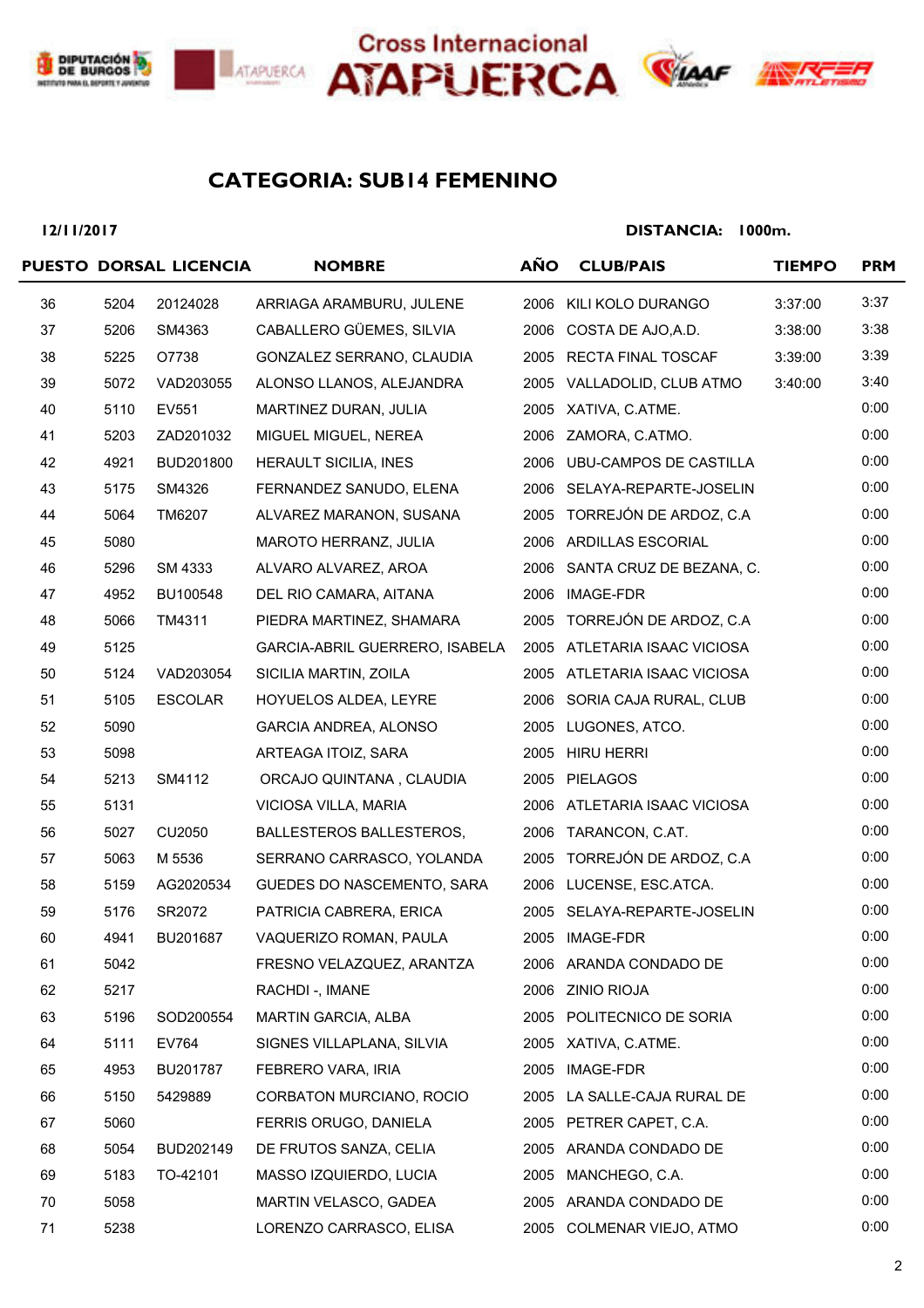







# **SUB14 FEMENINO CATEGORIA:**

#### **12/11/2017**

|     |      | PUESTO DORSAL LICENCIA | <b>NOMBRE</b>                  | AÑO  | <b>CLUB/PAIS</b>              | <b>TIEMPO</b> | <b>PRM</b> |
|-----|------|------------------------|--------------------------------|------|-------------------------------|---------------|------------|
| 72  | 5272 | Ar3412                 | ROLDAN DIAZ, VANESSA           |      | 2005 ZENIT-TWINNER            |               | 0:00       |
| 73  | 5215 | 9142                   | DIAZ PAULA, SERRANO            |      | 2006 LYNZE PARLA              |               | 0:00       |
| 74  | 5118 |                        | PRADO ABAD, PAULA              |      | 2005 LLANERA, ATMO.           |               | 0:00       |
| 75  | 5291 | SM5642                 | DIAZ-OBREGON CORDOBES, ALBA    |      | 2005 SANTA CRUZ DE BEZANA, C. |               | 0:00       |
| 76  | 5067 | M7621                  | JABONERO GAVIDIA, MARTA        |      | 2006 TORREJÓN DE ARDOZ, C.A   |               | 0:00       |
| 77  | 5283 | SM 6083                | MONTOYA GARCIA, PAULA          | 2006 | SANTA CRUZ DE BEZANA, C.      |               | 0:00       |
| 78  | 5267 |                        | ARANA QUINTANILLA, NAHIA       | 2005 | <b>BERANGO AT</b>             |               | 0:00       |
| 79  | 5113 |                        | GIRALT ROCAFULL, MARTA         |      | 2005 SILLA, ATMO.             |               | 0:00       |
| 80  | 5076 | M7517                  | BLANCO REPILA, ADRIANA         |      | 2006 ALCOBENDAS, CAP          |               | 0:00       |
| 81  | 5030 | BUD201437              | MOURO ALVAREZ, VALERIA         |      | 2005 VALLE DE MENA, C A       |               | 0:00       |
| 82  | 5093 |                        | ALONSO TEJADA, NEREA           | 2005 | LUGONES, ATCO.                |               | 0:00       |
| 83  | 4980 |                        | CIBRIAN LOZANO, LUCIA          |      | 2006 ANTONIO MACHADO, C.P.    |               | 0:00       |
| 84  | 5201 | VAD203339              | DE CASTRO DOMINGUEZ, MARIA     | 2006 | CASTILLO DE LA MOTA           |               | 0:00       |
| 85  | 5117 |                        | CABANAS REGUERA, SANDRA        |      | 2005 LLANERA, ATMO.           |               | 0:00       |
| 86  | 5277 |                        | CASTANO NUNEZ, MARTA           | 2006 | CONCEPCION, A.R.              |               | 0:00       |
| 87  | 5029 | BUD201164              | DEL RIO LIZASO, LUCIA          |      | 2005 VALLE DE MENA, C A       |               | 0:00       |
| 88  | 5153 | 5429892                | ORTIZ ROMERO, CLAUDIA          |      | 2006 LA SALLE-CAJA RURAL DE   |               | 0:00       |
| 89  | 5049 |                        | ALVARO DELGADO, MELISA         |      | 2005 ARANDA CONDADO DE        |               | 0:00       |
| 90  | 5140 | 21593                  | RUBIO PEREZ, RAQUEL            |      | 2005 TRAININGREY TELLO        |               | 0:00       |
| 91  | 5130 |                        | VALENTIN VILLANUEVA, BERTA     |      | 2006 ATLETARIA ISAAC VICIOSA  |               | 0:00       |
| 92  | 5087 |                        | GONZALEZ GONZALEZ, ANGELA      |      | 2006 LUGONES, ATCO.           |               | 0:00       |
| 93  | 5223 |                        | FERNANDEZ VICENTE, NADIA LIA   |      | 2005 VAL MIÑOR, S.A.          |               | 0:00       |
| 94  | 4935 | BU201611               | <b>GUTIERREZ TOBES, ATENEA</b> | 2005 | IMAGE-FDR                     |               | 0:00       |
| 95  | 5244 |                        | RIVERA LOPEZ, LUCIA            |      | 2006 BENAVENTE ATMO., CLUB    |               | 0:00       |
| 96  | 5051 | BUD201960              | CABESTRERO SAN MARTIN, LUCIA   |      | 2005 ARANDA CONDADO DE        |               | 0:00       |
| 97  | 4933 |                        | SANTAMARIA CERDAN, NORA        |      | 2005 CAPISCOL-IBERCAJA        |               | 0:00       |
| 98  | 5268 |                        | <b>GOTI GOIRI, NEREA</b>       |      | 2006 BERANGO AT               |               | 0:00       |
| 99  | 5254 |                        | PRADO RODRIGUEZ, MARIE         |      | 2005 GRUPO OASIS, C.ATMO      |               | 0:00       |
| 100 | 5109 | <b>TRAMITE</b>         | JUAN MARTINEZ, ELMA            |      | 2006 ESPALMADOR, GRUP         |               | 0:00       |
| 101 | 5287 | SM 5852                | MARTINEZ FERNANDEZ, CARMEN     |      | 2005 SANTA CRUZ DE BEZANA, C. |               | 0:00       |
| 102 | 5282 | 295029                 | GAMETXO TELLETXEA, NORA        |      | 2005 XANJU ATLETISMO TALDEA   |               | 0:00       |
| 103 | 4969 |                        | PLAZAOLA IRIONDO, JUNE         |      | 2006 ALONA MENDI              |               | 0:00       |
| 104 | 4951 | BU202072               | RUANO MARTINEZ, NATALIA        | 2006 | IMAGE-FDR                     |               | 0:00       |
| 105 | 4958 | <b>BU4144</b>          | ESCUDERO GALERON, ISABEL       |      | 2005 IMAGE-FDR                |               | 0:00       |
| 106 | 5198 | SOD <sub>200</sub>     | GIL GARCIA, MARIA              |      | 2005 POLITECNICO DE SORIA     |               | 0:00       |
| 107 | 5173 | SM-4530                | SAN JUAN FERNANDEZ, LINDES     |      | 2006 COLINDRES, C.A.          |               | 0:00       |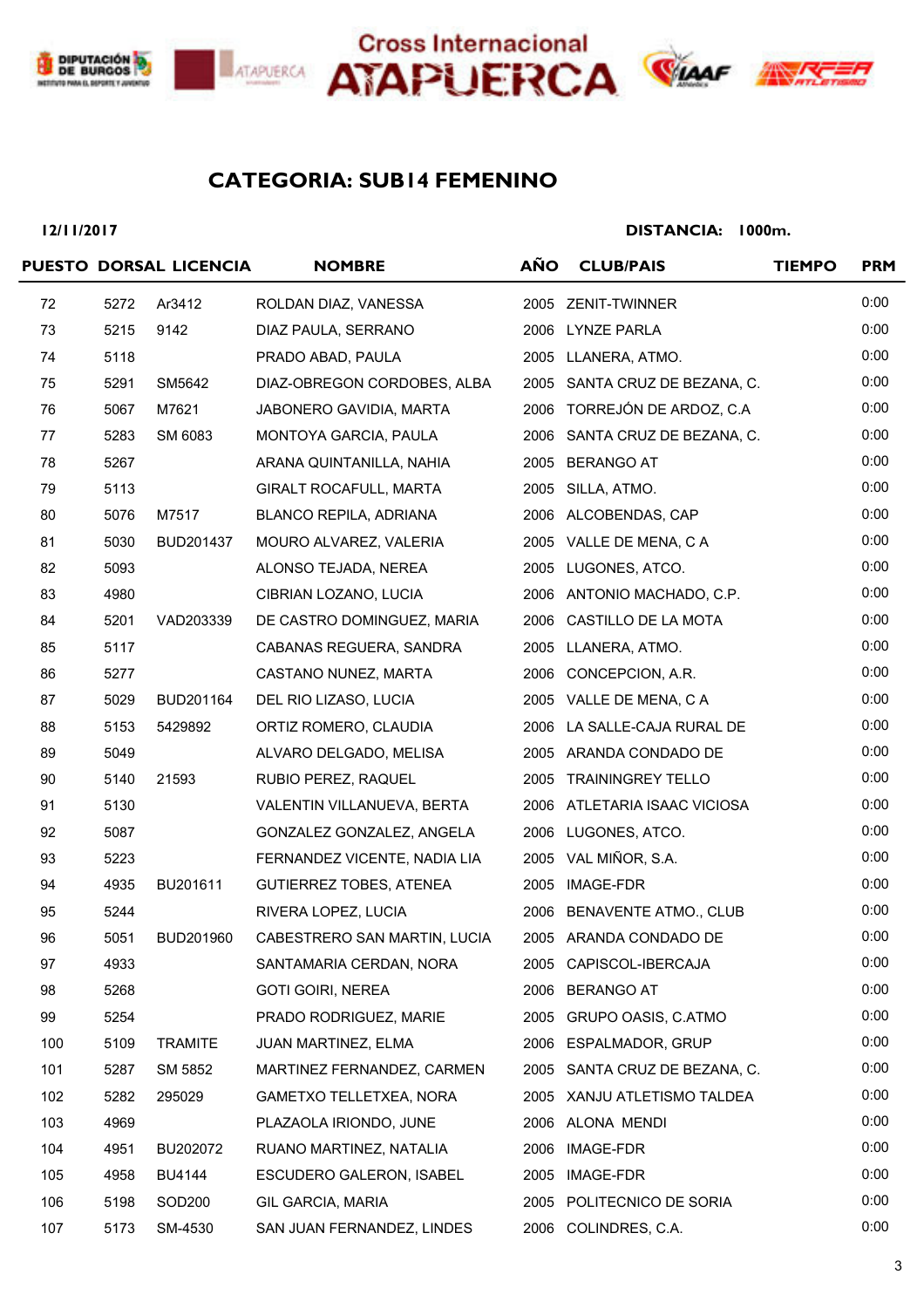





# **SUB14 FEMENINO CATEGORIA:**

#### **12/11/2017**

|     |      | PUESTO DORSAL LICENCIA | <b>NOMBRE</b>              | <b>AÑO</b> | <b>CLUB/PAIS</b>             | <b>TIEMPO</b> | <b>PRM</b> |
|-----|------|------------------------|----------------------------|------------|------------------------------|---------------|------------|
| 108 | 5021 |                        | MARCOS HONTORIA, PATRICIA  |            | 2006 SALAS DE LOS INFANTES,  |               | 0:00       |
| 109 | 5298 |                        | CUCARELLA ELEUTERIO, GEMMA |            | 2005 ALGEMESI                |               | 0:00       |
| 110 | 5019 |                        | HERNAIZ NARVAEZ, AGATHA    |            | 2005 SALAS DE LOS INFANTES,  |               | 0:00       |
| 111 | 5273 | GA768641               | DIAZ PARDO, CARLA          |            | 2005 LUCUS CAIXA RURAL       |               | 0:00       |
| 112 | 5149 | 5418409                | LAGUIA GUILLEN, LUCIA      |            | 2005 LA SALLE-CAJA RURAL DE  |               | 0:00       |
| 113 | 5152 | 5429891                | PEREZ SAZ, ISABEL          |            | 2005 LA SALLE-CAJA RURAL DE  |               | 0:00       |
| 115 | 4947 | BU201610               | DELGADO SANCHEZ, SARA      |            | 2005 IMAGE-FDR               |               | 0:00       |
| 116 | 5219 |                        | BARROS VIDAL, NEREA        |            | 2006 VAL MIÑOR, S.A.         |               | 0:00       |
| 117 | 5192 |                        | ALONSO GIL, SARA           |            | 2006 COSLADA, UNION ATCA     |               | 0:00       |
| 118 | 4943 |                        | PEREZ OROZCO, LUCIA        |            | 2005 IMAGE-FDR               |               | 0:00       |
| 119 | 5088 |                        | VEGA GALLEGO, PATRICIA     |            | 2006 LUGONES, ATCO.          |               | 0:00       |
| 120 | 5092 |                        | MENENDEZ VALLEDOR, NAYARA  |            | 2005 LUGONES, ATCO.          |               | 0:00       |
| 121 | 5112 | EV542                  | MOSCARDO GARCIA, AITANA    |            | 2006 XATIVA, C.ATME.         |               | 0:00       |
| 122 | 5126 | VAD 203285             | ABRIL LORENZO, NEREA       |            | 2005 ATLETARIA ISAAC VICIOSA |               | 0:00       |
| 123 | 5006 |                        | PRIETO HERNANDEZ, ROCIO    |            | 2006 CONCEPCIONISTAS, C.     |               | 0:00       |
| 125 | 4923 | BUD201526              | SANZ GONZALEZ, BERTA       |            | 2005 UBU-CAMPOS DE CASTILLA  |               | 0:00       |
| 126 | 5224 |                        | MARTIN ULLRICH, KIRA SINAI |            | 2005 VAL MIÑOR, S.A.         |               | 0:00       |
| 127 | 5210 | SM4445                 | SIERRA DEMETRIO, LARA      |            | 2006 PIELAGOS                |               | 0:00       |
| 129 | 4949 | BU202045               | PEREZ DOMINGO, LIDIA       |            | 2006 IMAGE-FDR               |               | 0:00       |
| 130 | 5012 |                        | CEBALLOS MARTINEZ, ANA     |            | 2005 DRINKINGRUNNERS         |               | 0:00       |
| 131 | 5163 | <b>ESCOLAR</b>         | FERNANDEZ MARTINEZ, CELIA  |            | 2005 TELENO ASTORGA          |               | 0:00       |
| 133 | 4946 |                        | MARCOS MARTIN, ALEJANDRA   |            | 2005 IMAGE-FDR               |               | 0:00       |
| 134 | 5053 | BUD201962              | CUEVAS SCHUFFELMANN, LUCIA |            | 2005 ARANDA CONDADO DE       |               | 0:00       |
| 135 | 5050 |                        | ARNILLAS RAMIREZ, MIRIAM   |            | 2005 ARANDA CONDADO DE       |               | 0:00       |
| 136 | 5218 |                        | ALVAREZ GIRALDEZ, PAULA    |            | 2005 VAL MIÑOR, S.A.         |               | 0:00       |
| 137 | 4909 |                        | MARTINEZ MUNOZ, CRISTINA   |            | 2006 INDEPENDIENTE           |               | 0:00       |
| 138 | 5016 |                        | PEÑA GARCIA, PAULA         |            | 2005 ESC.MUNICIPAL ATMO.     |               | 0:00       |
| 140 | 4939 | BU202240               | CRISTEAU, NURIA MARIA      | 2006       | IMAGE-FDR                    |               | 0:00       |
| 141 | 5038 |                        | ANDALUZ ROJAS, RAQUEL      | 2006       | ARANDA CONDADO DE            |               | 0:00       |
| 142 | 4942 | BU202226               | SANTOS IBANEZ, MENCIA      | 2005       | IMAGE-FDR                    |               | 0:00       |
| 143 | 5182 | TO-48686               | BALASCAU, SORINA BLANCA    | 2005       | MANCHEGO, C.A.               |               | 0:00       |
| 144 | 5020 |                        | SERGEEVA MARINOVA, ANNA    |            | 2005 SALAS DE LOS INFANTES,  |               | 0:00       |
| 145 | 5158 | AG2020381              | MARINO BESTEIRO, MARTA     |            | 2006 LUCENSE, ESC.ATCA.      |               | 0:00       |
| 146 | 5221 |                        | CARRERA ALVAREZ, IRENE     | 2006       | VAL MIÑOR, S.A.              |               | 0:00       |
| 147 | 5119 |                        | PEREZ GARCIA, PAULA        |            | 2005 LLANERA, ATMO.          |               | 0:00       |
| 148 | 5036 |                        | MARTINEZ GONZALEZ, JUDITH  |            | 2005 SAN PEDRO Y SAN FELICES |               | 0:00       |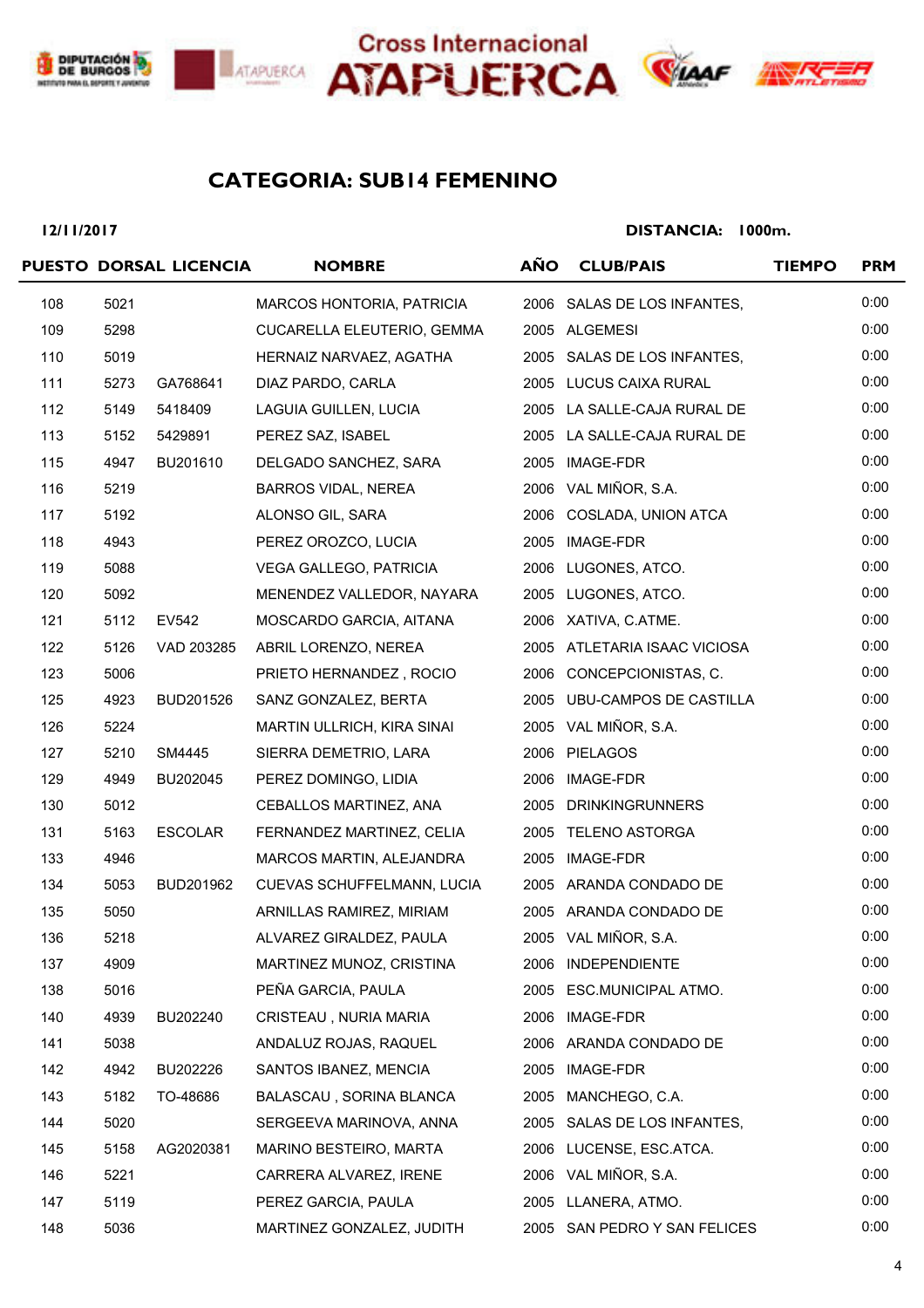







# **SUB14 FEMENINO CATEGORIA:**

#### **12/11/2017**

|     |      | PUESTO DORSAL LICENCIA | <b>NOMBRE</b>                  | <b>AÑO</b> | <b>CLUB/PAIS</b>              | <b>TIEMPO</b> | <b>PRM</b> |
|-----|------|------------------------|--------------------------------|------------|-------------------------------|---------------|------------|
| 149 | 5232 |                        | COLMENAREJO GONZALEZ, LEYRE    | 2006       | COLMENAR VIEJO, ATMO          |               | 0:00       |
| 150 | 5236 |                        | PAYA CHICHARRO, MARTA          |            | 2006 COLMENAR VIEJO, ATMO     |               | 0:00       |
| 152 | 5281 | As 5231                | GUTIERREZ MARTINEZ, CAYETANA   | 2005       | <b>GAITERO ATLETISMO</b>      |               | 0:00       |
| 153 | 5055 | BUD202151              | GARCIA GONZALEZ, MARTA         |            | 2005 ARANDA CONDADO DE        |               | 0:00       |
| 154 | 5211 | SM6020                 | MAGALDI BILBAO, DANIELA        |            | 2005 PIELAGOS                 |               | 0:00       |
| 155 | 5127 |                        | IZQUIERDO GARCIA, MARINA       |            | 2005 ATLETARIA ISAAC VICIOSA  |               | 0:00       |
| 157 | 4964 |                        | GARCIA FERNANDEZ, LYDIA        |            | 2005 BRIVIESCA, C.ATMO.       |               | 0:00       |
| 160 | 5220 |                        | MARTINEZ RODRIGUEZ, SIRA       |            | 2005 VAL MIÑOR, S.A.          |               | 0:00       |
| 161 | 4948 | BU202234               | URCELAY VELASCO, EREA          |            | 2005 IMAGE-FDR                |               | 0:00       |
| 162 | 5047 |                        | SEVILLANO MARCA, EVA           |            | 2006 ARANDA CONDADO DE        |               | 0:00       |
| 163 | 4912 |                        | CUEVAS ROJO, PAULA             |            | 2005 INDEPENDIENTE            |               | 0:00       |
| 164 | 4937 | BU201855               | HERRERO MARTIN, VERUCA         |            | 2005 IMAGE-FDR                |               | 0:00       |
| 165 | 5170 | SM5803                 | VINAS LASTRA, AYLA             |            | 2006 COLINDRES, C.A.          |               | 0:00       |
| 166 | 5094 |                        | RODRIGUEZ ALVAREZ, ALBA        |            | 2005 LUGONES, ATCO.           |               | 0:00       |
| 167 | 4976 |                        | RUBIO BARRASA, ROCIO           |            | 2006 ANTONIO MACHADO, C.P.    |               | 0:00       |
| 168 | 5138 | 5705                   | MENDOZAR PANTOJA, CARLA        |            | 2006 TRAININGREY TELLO        |               | 0:00       |
| 169 | 5160 | <b>ESCOLAR</b>         | ABASCAL BLANCO, ANGELA         |            | 2005 TELENO ASTORGA           |               | 0:00       |
| 170 | 5174 | SM4480                 | ORTIZ PELAYO, ALICIA           |            | 2006 SELAYA-REPARTE-JOSELIN   |               | 0:00       |
| 171 | 5172 | SM-4604                | FERNANDEZ SETIEN, LYDIA        |            | 2006 COLINDRES, C.A.          |               | 0:00       |
| 172 | 5085 |                        | ARISTE ALVAREZ, TANIA          |            | 2006 LUGONES, ATCO.           |               | 0:00       |
| 173 | 5289 | SM5237                 | GOMEZ CASADO, LEONOR           |            | 2005 SANTA CRUZ DE BEZANA, C. |               | 0:00       |
| 174 | 5187 |                        | MONTEJO MUÑOZ, DIANA           |            | 2005 COSLADA, UNION ATCA      |               | 0:00       |
| 175 | 5208 | SM4122                 | GOMEZ GUTIERREZ, NATALIA       |            | 2005 PIELAGOS                 |               | 0:00       |
| 176 | 4926 | BUD201523              | AIZPURUA DOMINGUEZ, HENAR      |            | 2006 UBU-CAMPOS DE CASTILLA   |               | 0:00       |
| 177 | 4917 |                        | PEREZ CALVO, ANGELA            |            | 2005 UBU-CAMPOS DE CASTILLA   |               | 0:00       |
| 178 | 5252 | SM 5858                | SIRAGE EDDINE, FATIMA EZZAHRAE |            | 2005 ESPAÑA DE CUETO, ATCO.   |               | 0:00       |
| 179 | 5185 |                        | CANO GOMEZ DE AGUERO, ERIKA    |            | 2006 COSLADA, UNION ATCA      |               | 0:00       |
| 180 | 5101 |                        | <b>ACEBES FLOR, JIMENA</b>     |            | 2005 LOS RELÁMPAGOS DE OÑA,   |               | 0:00       |
| 181 | 4968 |                        | MENDIA MONTERO, SOFIA          |            | 2006 ALONA MENDI              |               | 0:00       |
| 182 | 5122 |                        | GJOKA ALVAREZ, VERA            |            | 2006 LLANERA, ATMO.           |               | 0:00       |
| 183 | 5253 |                        | RENKWITZ ARGUIS, JARA          |            | 2006 GRUPO OASIS, C.ATMO      |               | 0:00       |
| 184 | 5089 |                        | ALVAREZ SANCHEZ, MARINA        |            | 2005 LUGONES, ATCO.           |               | 0:00       |
| 185 | 4938 | BU201857               | ORTEGAQ PENA, ALBA             |            | 2006 IMAGE-FDR                |               | 0:00       |
| 186 | 5242 |                        | AGUILERA ALVAREZ, EVA          |            | 2006 BENAVENTE ATMO., CLUB    |               | 0:00       |
| 187 | 4930 |                        | ARNAIZ SANTAMARIA, ELSA        |            | 2005 CAPISCOL-IBERCAJA        |               | 0:00       |
| 188 | 5261 |                        | PETEIRO NUNEZ, MARIA BELEN     |            | 2005 FRANCISCANOS DE LUGO     |               | 0:00       |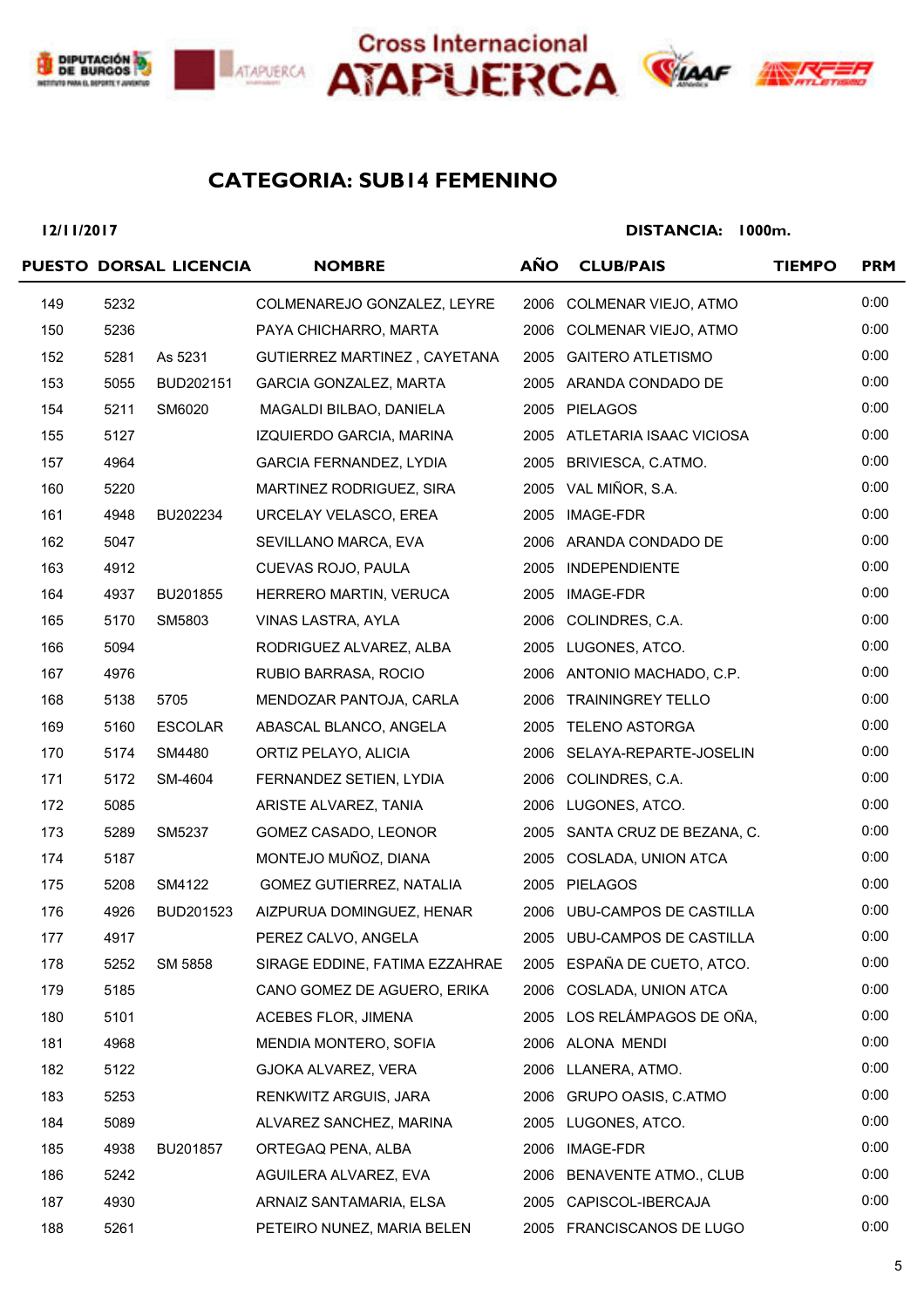





# **SUB14 FEMENINO CATEGORIA:**

#### **12/11/2017**

|     |      | PUESTO DORSAL LICENCIA | <b>NOMBRE</b>                | <b>AÑO</b> | <b>CLUB/PAIS</b>              | <b>TIEMPO</b> | <b>PRM</b> |
|-----|------|------------------------|------------------------------|------------|-------------------------------|---------------|------------|
| 189 | 5189 |                        | TELLEZ RINCON, LUCIA         | 2005       | COSLADA, UNION ATCA           |               | 0:00       |
| 190 | 4986 |                        | ALONSO HERNANDO, LAURA       |            | 2006 ANTONIO MACHADO, C.P.    |               | 0:00       |
| 191 | 5292 | SM4208                 | FERNANDEZ BERZOSA, DIANA     |            | 2005 SANTA CRUZ DE BEZANA, C. |               | 0:00       |
| 192 | 5107 | ZAD201198              | DOMINGUEZ MEMBRIBE, PAULA    | 2006       | VINO TORO CAJA RURAL          |               | 0:00       |
| 193 | 5009 |                        | MAESO ESCRIBANO, MICAELA     | 2006       | CONCEPCIONISTAS, C.           |               | 0:00       |
| 194 | 5041 | BUD201950              | DE DIEGO DE MIGUEL, VEGA     |            | 2006 ARANDA CONDADO DE        |               | 0:00       |
| 195 | 5039 | BUD201965              | ARRIBAS PEINADOR, MARINA     |            | 2006 ARANDA CONDADO DE        |               | 0:00       |
| 196 | 5120 |                        | INTRIAGO LEMOS, MARIA        |            | 2005 LLANERA, ATMO.           |               | 0:00       |
| 197 | 4905 |                        | REY GOMEZ, JENNIFER          |            | 2005 INDEPENDIENTE            |               | 0:00       |
| 198 | 4972 |                        | PEÑA BATISTA, MARTINA        |            | 2006 ANTONIO MACHADO, C.P.    |               | 0:00       |
| 199 | 4963 |                        | CARRANZA GONZALEZ, NATALIA   | 2006       | BRIVIESCA, C.ATMO.            |               | 0:00       |
| 200 | 5032 | BUD201756              | SAINZ-AJA PALOMERO, PAULA    |            | 2006 VALLE DE MENA, C A       |               | 0:00       |
| 201 | 4962 |                        | AGÜERO LAZARO, RAQUEL        |            | 2006 BRIVIESCA, C.ATMO.       |               | 0:00       |
| 202 | 5228 |                        | TEJERO CARVALHAL, LUCIA      |            | 2006 RIBERA DEL VENA, CP      |               | 0:00       |
| 203 | 5161 | <b>ESCOLAR</b>         | <b>GARCIA YEBRA, LIDIA</b>   |            | 2006 TELENO ASTORGA           |               | 0:00       |
| 204 | 5031 | BUD201545              | SAN ROMAN IBARROLA, UXUE     |            | 2006 VALLE DE MENA, C A       |               | 0:00       |
| 205 | 4956 | BU201864               | MOZOS PASCUAL, MENCIA        | 2006       | IMAGE-FDR                     |               | 0:00       |
| 206 | 5241 |                        | BLANCO CALZON, VALLE         | 2005       | <b>BENAVENTE ATMO., CLUB</b>  |               | 0:00       |
| 207 | 5081 |                        | PASCUAL PLANA, INES          |            | 2006 ARDILLAS ESCORIAL        |               | 0:00       |
| 208 | 4902 |                        | MANSO HERNANDO, JARA         |            | 2005 INDEPENDIENTE            |               | 0:00       |
| 209 | 5257 |                        | DIAZ GRANA, OLALLA           |            | 2005 FRANCISCANOS DE LUGO     |               | 0:00       |
| 210 | 5260 |                        | TUNEZ LORENZO, LUCIA         |            | 2005 FRANCISCANOS DE LUGO     |               | 0:00       |
| 211 | 5155 |                        | FERNANDEZ GAYOSO, AROA       | 2005       | LUCENSE, ESC.ATCA.            |               | 0:00       |
| 212 | 4934 |                        | SUNEN LOZANO, EVA            |            | 2005 CAPISCOL-IBERCAJA        |               | 0:00       |
| 213 | 5151 | 5429890                | <b>JORGE CASCALES, BELEN</b> |            | 2005 LA SALLE-CAJA RURAL DE   |               | 0:00       |
| 214 | 5191 |                        | HORCAJADA MORALES, SANDRA    |            | 2006 COSLADA, UNION ATCA      |               | 0:00       |
| 215 | 4957 |                        | MARTINEZ DIEZ, AITANA        |            | 2005 IMAGE-FDR                |               | 0:00       |
| 216 | 5193 | SOD <sub>200</sub>     | FERNANDEZ GADEA, SILVIA      |            | 2006 POLITECNICO DE SORIA     |               | 0:00       |
| 217 | 4974 |                        | CAMARA PEREZ, AGUEDA         |            | 2006 ANTONIO MACHADO, C.P.    |               | 0:00       |
| 218 | 5145 |                        | MARCHENA GONZALEZ, MARTA     |            | 2005 REINOSA RUNNING          |               | 0:00       |
| 219 | 4970 |                        | CARRANZA NAVARRO, SAIOA      |            | 2006 ALONA MENDI              |               | 0:00       |
| 220 | 5057 |                        | HERRERO LAZARO, LORENA       |            | 2005 ARANDA CONDADO DE        |               | 0:00       |
| 221 | 5079 |                        | HONTORIA PENA, ANDREA        |            | 2005 ARDILLAS ESCORIAL        |               | 0:00       |
| 222 | 5195 | SOD200754              | MOÑUX ASENSIO, VALERIA       |            | 2006 POLITECNICO DE SORIA     |               | 0:00       |
| 223 | 5259 |                        | CORREDOIRA COIRA, PILAR      |            | 2005 FRANCISCANOS DE LUGO     |               | 0:00       |
| 224 | 5222 |                        | DIZ RODRIGUEZ, LORENA        |            | 2005 VAL MIÑOR, S.A.          |               | 0:00       |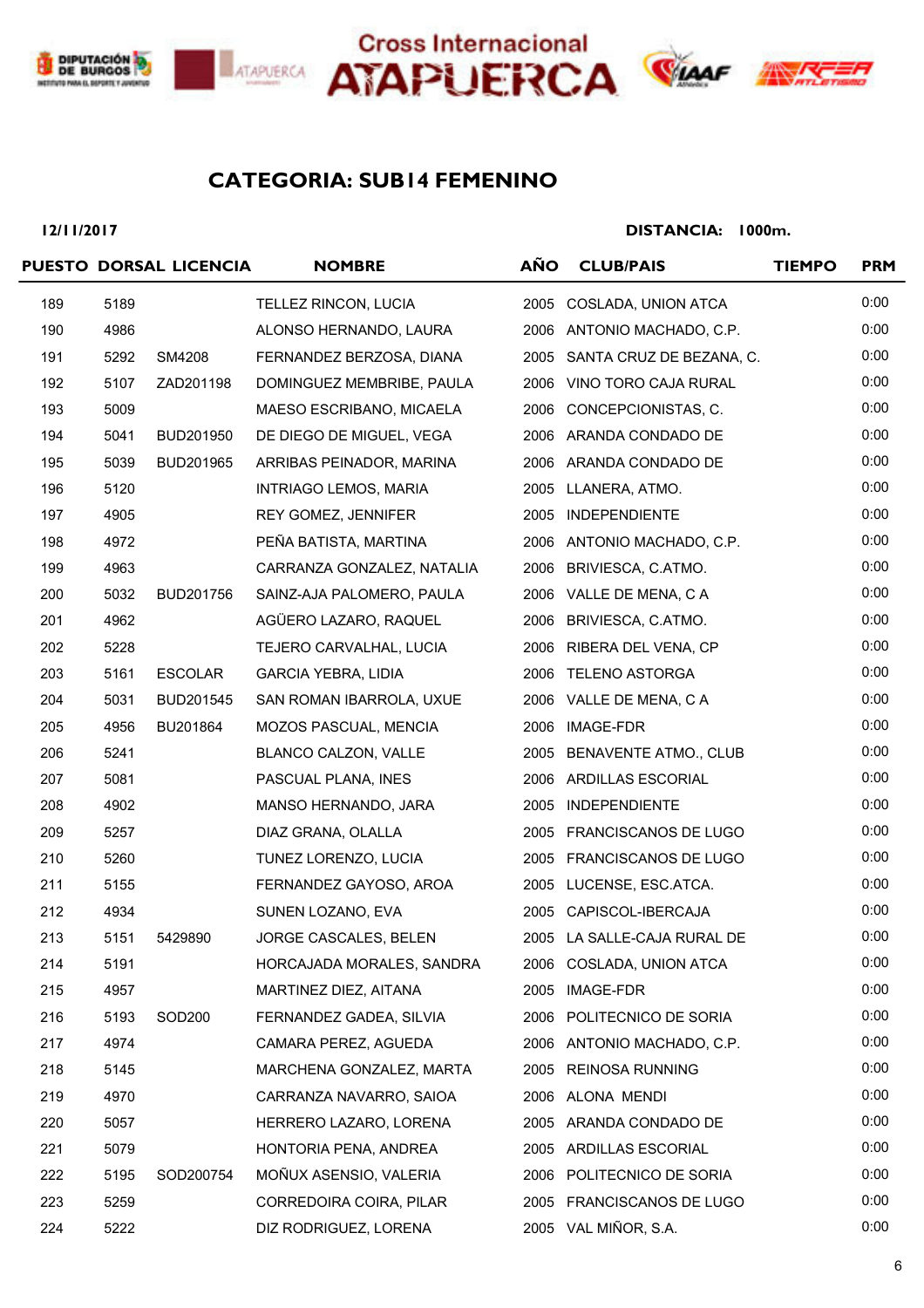





# **SUB14 FEMENINO CATEGORIA:**

#### **12/11/2017**

|     |      | PUESTO DORSAL LICENCIA | <b>NOMBRE</b>                 | AÑO  | <b>CLUB/PAIS</b>              | <b>TIEMPO</b> | <b>PRM</b> |
|-----|------|------------------------|-------------------------------|------|-------------------------------|---------------|------------|
| 225 | 5070 |                        | HERNANDO GOMEZ, ANGELA        |      | 2005 SANTA MARIA LA NUEVA, C. |               | 0:00       |
| 226 | 4932 |                        | GONZALEZ DIEZ*ANDINO, NORA    |      | 2006 CAPISCOL-IBERCAJA        |               | 0:00       |
| 227 | 5269 |                        | CALVO DE ARIÑO, ALAZNE        | 2006 | BERANGO AT                    |               | 0:00       |
| 228 | 5044 | BUD201967              | MARTIN BALBAS, GADEA          |      | 2006 ARANDA CONDADO DE        |               | 0:00       |
| 229 | 5099 |                        | <b>GARMILLA ORTIZ, RAQUEL</b> | 2006 | LOS RELÁMPAGOS DE OÑA,        |               | 0:00       |
| 230 | 5239 |                        | MENDEZ CABEZA, JIMENA         | 2006 | COLMENAR VIEJO, ATMO          |               | 0:00       |
| 231 | 5248 |                        | MARTINEZ SALAS, JIMENA        |      | 2005 AJALKALA, C.A.           |               | 0:00       |
| 232 | 5290 | SM 4330                | ECHEVARRIA TOCA, ARIADNA      |      | 2006 SANTA CRUZ DE BEZANA, C. |               | 0:00       |
| 233 | 5297 | SM 4807                | PERNIA ALONSO, ANA FEI        |      | 2005 SANTA CRUZ DE BEZANA, C. |               | 0:00       |
| 234 | 5288 | SM 4337                | SOTO BARCENA, IRATI           |      | 2006 SANTA CRUZ DE BEZANA, C. |               | 0:00       |
| 235 | 5265 |                        | LOPEZ DE JUAN, CANDELA        |      | 2005 FRANCISCANOS DE LUGO     |               | 0:00       |
| 237 | 4950 |                        | IBARRA HERNANDEZ, ANGELA      |      | 2005 IMAGE-FDR                |               | 0:00       |
| 238 | 5264 |                        | CORCOBA RODRIGUEZ, CARMELA    |      | 2006 FRANCISCANOS DE LUGO     |               | 0:00       |
| 239 | 5263 |                        | DIAZ GRANA, ESTELA            |      | 2006 FRANCISCANOS DE LUGO     |               | 0:00       |
| 240 | 4903 |                        | BALLESTEROS ORTEGA, IRENE     |      | 2005 INDEPENDIENTE            |               | 0:00       |
| 241 | 5293 | SM 5240                | CASADO RODRIGUEZ, ESTELA      |      | 2006 SANTA CRUZ DE BEZANA, C. |               | 0:00       |
| 242 | 5200 |                        | SUAÑEZ REVILLA, DUNA          | 2006 | C.D. 303 (LA BAÑEZA)          |               | 0:00       |
| 243 | 5171 | SM-4416                | VILLALBA QUIROGA, NEREA       | 2006 | COLINDRES, C.A.               |               | 0:00       |
| 244 | 5104 | Tramite                | SANTURIO FERNANDEZ, YANIRA    | 2006 | GIJONES "FUMERU", ATCO        |               | 0:00       |
| 245 | 5197 | SOD200543              | ABAGA VALCARCEL, CHANTAL      |      | 2006 POLITECNICO DE SORIA     |               | 0:00       |
| 246 | 5035 |                        | GOMEZ GARCIA, MENCIA          |      | 2006 SAN PEDRO Y SAN FELICES  |               | 0:00       |
| 247 | 5096 | M1314                  | RUIZ LAGUNA, ALMUDENA         |      | 2006 ALCORCON, CLUB ATMO.     |               | 0:00       |
| 248 | 5048 |                        | SEVILLANO MARCA, SARA         |      | 2006 ARANDA CONDADO DE        |               | 0:00       |
| 249 | 3937 |                        | NAVARRO SANCHA, MIRIAM        |      | 2006 ARANDA, ESC.ATMO.        |               | 0:00       |
| 250 | 5043 |                        | <b>GARCIA GALISTEO, LOLA</b>  |      | 2006 ARANDA CONDADO DE        |               | 0:00       |
| 251 | 4931 |                        | CRISTOBAL LADRON, JIMENA      |      | 2005 CAPISCOL-IBERCAJA        |               | 0:00       |
| 252 | 4944 | BU201475               | SANCHEZ DE LOS SANTOS, OLGA   |      | 2005 IMAGE-FDR                |               | 0:00       |
| 253 | 5246 |                        | RAMOS GANADO, AMAIA           |      | 2006 BENAVENTE ATMO., CLUB    |               | 0:00       |
| 254 | 4928 | BUD201934              | SAGREDO OCHOA, JIMENA         | 2005 | UBU-CAMPOS DE CASTILLA        |               | 0:00       |
| 255 | 4925 | BUD201914              | BLANCO SAGUILLO, LAURA        |      | 2005 UBU-CAMPOS DE CASTILLA   |               | 0:00       |
| 256 | 4918 | BUD202124              | GONZALEZ DELCAMPO, NURIA      |      | 2005 UBU-CAMPOS DE CASTILLA   |               | 0:00       |
| 257 | 5002 |                        | AGBOTTAG DORMAN, CHRISTINA    |      | 2005 AÑARES RIOJA             |               | 0:00       |
| 258 | 4988 |                        | ZABALA JUMETON, PAULA         |      | 2006 AMA, C.D.                |               | 0:00       |
| 259 | 5003 |                        | RIO SAN MARTIN, CAROLINA      |      | 2005 AÑARES RIOJA             |               | 0:00       |
| 260 | 5235 |                        | ARBELO DEL CORRAL, JIMENA     |      | 2006 COLMENAR VIEJO, ATMO     |               | 0:00       |
| 261 | 5284 |                        | MORENO-VENTAS FANTELLI, AMAIA |      | 2005 SANTA CRUZ DE BEZANA, C. |               | 0:00       |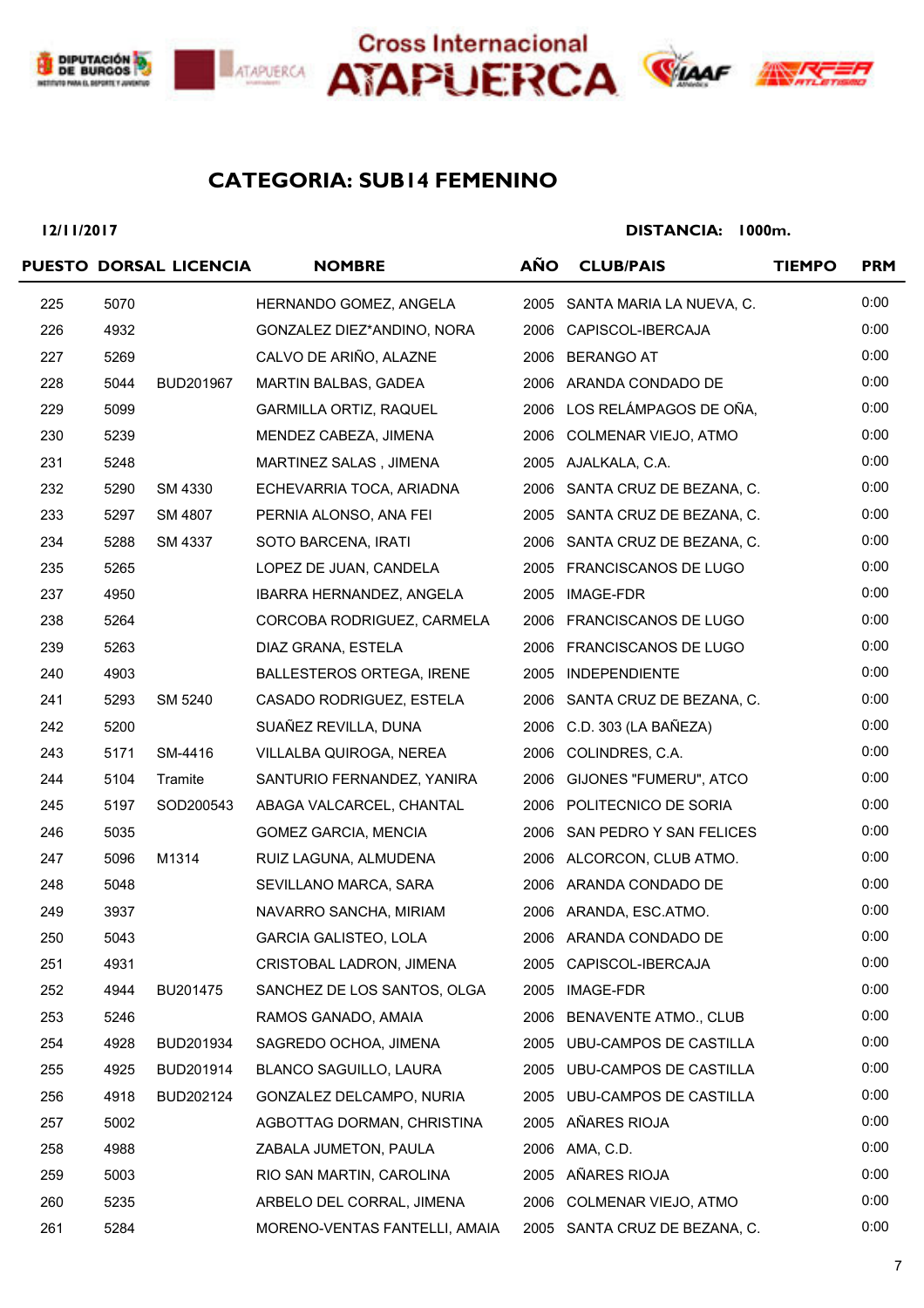





# TVK

# **SUB14 FEMENINO CATEGORIA:**

#### **12/11/2017**

|     |      | PUESTO DORSAL LICENCIA | <b>NOMBRE</b>                | <b>AÑO</b> | <b>CLUB/PAIS</b>              | <b>TIEMPO</b> | <b>PRM</b> |
|-----|------|------------------------|------------------------------|------------|-------------------------------|---------------|------------|
| 262 | 4990 |                        | GARCIA EGUILUZ, ALEJANDRA    |            | 2006 AMA, C.D.                |               | 0:00       |
| 263 | 5045 | BUD201576              | SANZ MARTIN, SANDRA          |            | 2006 ARANDA CONDADO DE        |               | 0:00       |
| 264 | 5061 |                        | GIL BERNABEU, ALICIA         |            | 2006 PETRER CAPET, C.A.       |               | 0:00       |
| 265 | 5180 | <b>TRAMITE</b>         | SALMON VILLEGAS, BELEN       |            | 2006 SELAYA-REPARTE-JOSELIN   |               | 0:00       |
| 266 | 4922 | BUD202035              | RONDA ORTEGA, CLAUDIA        |            | 2006 UBU-CAMPOS DE CASTILLA   |               | 0:00       |
| 268 | 5240 |                        | CAMARZANA NISTAL, BEATRIZ    |            | 2005 BENAVENTE ATMO., CLUB    |               | 0:00       |
| 269 | 5245 |                        | DIEGO DE DIOS, LIDIA         |            | 2006 BENAVENTE ATMO., CLUB    |               | 0:00       |
| 270 | 5279 |                        | CARSI ALCALA, LAIA           |            | 2006 POLLENÇA, C.A.           |               | 0:00       |
| 271 | 5258 |                        | FERNANDEZ PARDO, ANDREA      |            | 2005 FRANCISCANOS DE LUGO     |               | 0:00       |
| 272 | 5249 |                        | DONORO CABELLO, ITZIAR       |            | 2006 AJALKALA, C.A.           |               | 0:00       |
| 273 | 5294 | SM 5767                | PAZ ENSANO, LOLA             |            | 2006 SANTA CRUZ DE BEZANA, C. |               | 0:00       |
| 274 | 5237 |                        | FABRA GOYANES, LAURA         |            | 2006 COLMENAR VIEJO, ATMO     |               | 0:00       |
| 275 | 5059 | <b>BU4243</b>          | ZAMORA GARCIA, IRIS          |            | 2005 ARANDA CONDADO DE        |               | 0:00       |
| 276 | 5274 |                        | FERNANDEZ MEDIAVILLA, ESTELA |            | 2006 SAGRADO CORAZON          |               | 0:00       |
| 277 | 5270 |                        | BENITO SANZ, IRENE           |            | 2006 BERANGO AT               |               | 0:00       |
| 278 | 5262 |                        | PEREZ SOTO, EMMA SIHUANG     |            | 2005 FRANCISCANOS DE LUGO     |               | 0:00       |
| 279 | 5184 |                        | DELGADO LOPEZ, ANGELA        |            | 2006 COSLADA, UNION ATCA      |               | 0:00       |
| 280 | 5302 | PAD-201394             | FERNANDEZ FOL, LUCIA         |            | 2005 PISUERGA VENTA DE        |               | 0:00       |
| 281 | 4965 |                        | VARONA FERNANDEZ, MARTA      |            | 2006 BRIVIESCA, C.ATMO.       |               | 0:00       |
| 282 | 5188 |                        | ROMANILLOS RODRIGUEZ, MARINA |            | 2005 COSLADA, UNION ATCA      |               | 0:00       |
| 284 | 4954 | BU100543               | PEREZ DE LA FUENTE, ICIAR    |            | 2006 IMAGE-FDR                |               | 0:00       |
| 285 | 4983 |                        | SAN MARTIN BUJEDO, DANIELA   |            | 2006 ANTONIO MACHADO, C.P.    |               | 0:00       |
| 286 | 5255 |                        | PINERO HERNANDO, MARINA      |            | 2005 GRUPO OASIS, C.ATMO      |               | 0:00       |
| 287 | 5013 |                        | ESTEBAN TORRENTE, OLGA       |            | 2006 ESC.MUNICIPAL ATMO.      |               | 0:00       |
| 288 | 5271 |                        | DOUMOUYA TETUA, ZAINAB       |            | 2006 BERANGO AT               |               | 0:00       |
| 289 | 5144 |                        | <b>VEGA RUIZ, IRIS</b>       |            | 2005 REINOSA RUNNING          |               | 0:00       |
| 290 | 5199 | SOD200                 | ALKIZA DIEZ, ANNE            |            | 2006 POLITECNICO DE SORIA     |               | 0:00       |
| 291 | 5251 | SM 5782                | RODRIGUEZ CAMUS, MAR         |            | 2005 ESPAÑA DE CUETO, ATCO.   |               | 0:00       |
| 292 | 5186 |                        | MARTIN CREGO, LAURA          |            | 2006 COSLADA, UNION ATCA      |               | 0:00       |
| 293 | 5100 |                        | LINAJE PEREDA, LUCIA         |            | 2005 LOS RELÁMPAGOS DE OÑA,   |               | 0:00       |
| 294 | 5190 |                        | REYES LORENZO, LUCIA         | 2006       | COSLADA, UNION ATCA           |               | 0:00       |
| 295 | 3938 |                        | <b>ONTORIA CILLA, ELISA</b>  |            | 2005 ARANDA, ESC.ATMO.        |               | 0:00       |
| 296 | 3936 |                        | ALONSO GONZALEZ, GISELA      |            | 2006 ARANDA, ESC.ATMO.        |               | 0:00       |
| 298 | 4971 |                        | ADANEZ PEREZ, PAULA          |            | 2006 ALONA MENDI              |               | 0:00       |
| 299 | 5011 |                        | NIETO FERNANDEZ, MARTA       |            | 2005 DRINKINGRUNNERS          |               | 0:00       |
| 300 | 5157 | AG2020380              | MEILAN GARCIA, ALDARA        |            | 2006 LUCENSE, ESC.ATCA.       |               | 0:00       |
|     |      |                        |                              |            |                               |               |            |